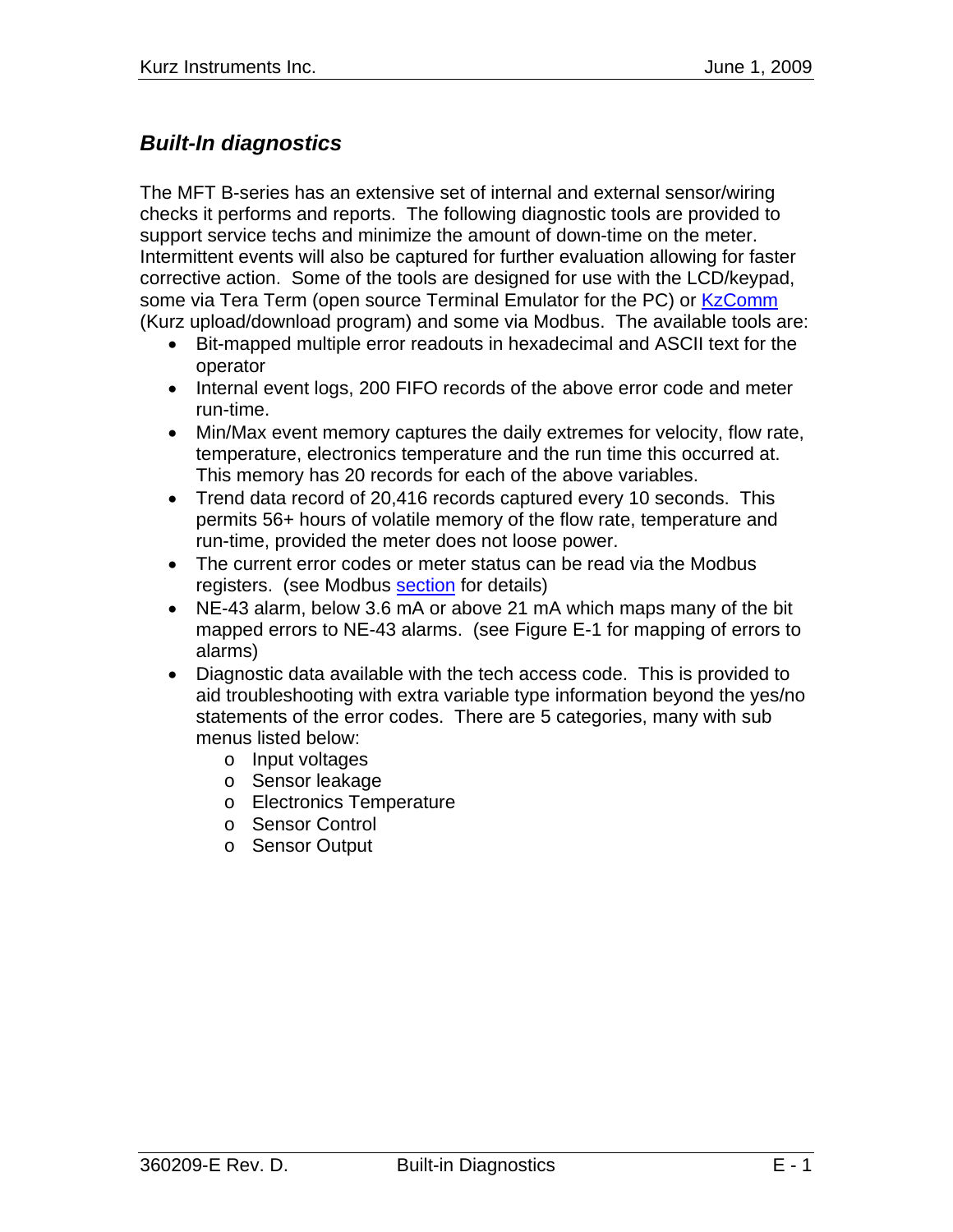

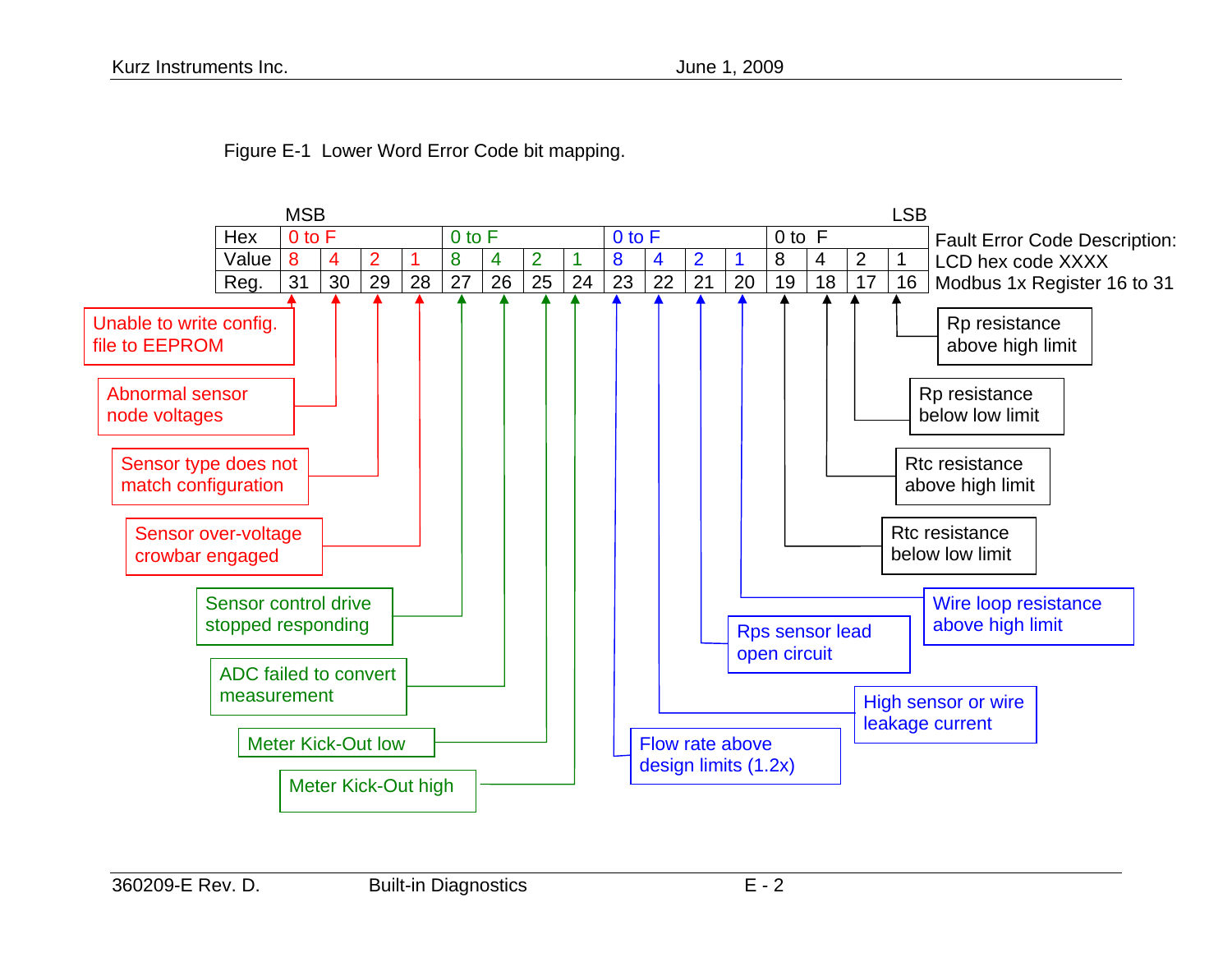

Figure E-2 Upper Word Error Code bit mapping.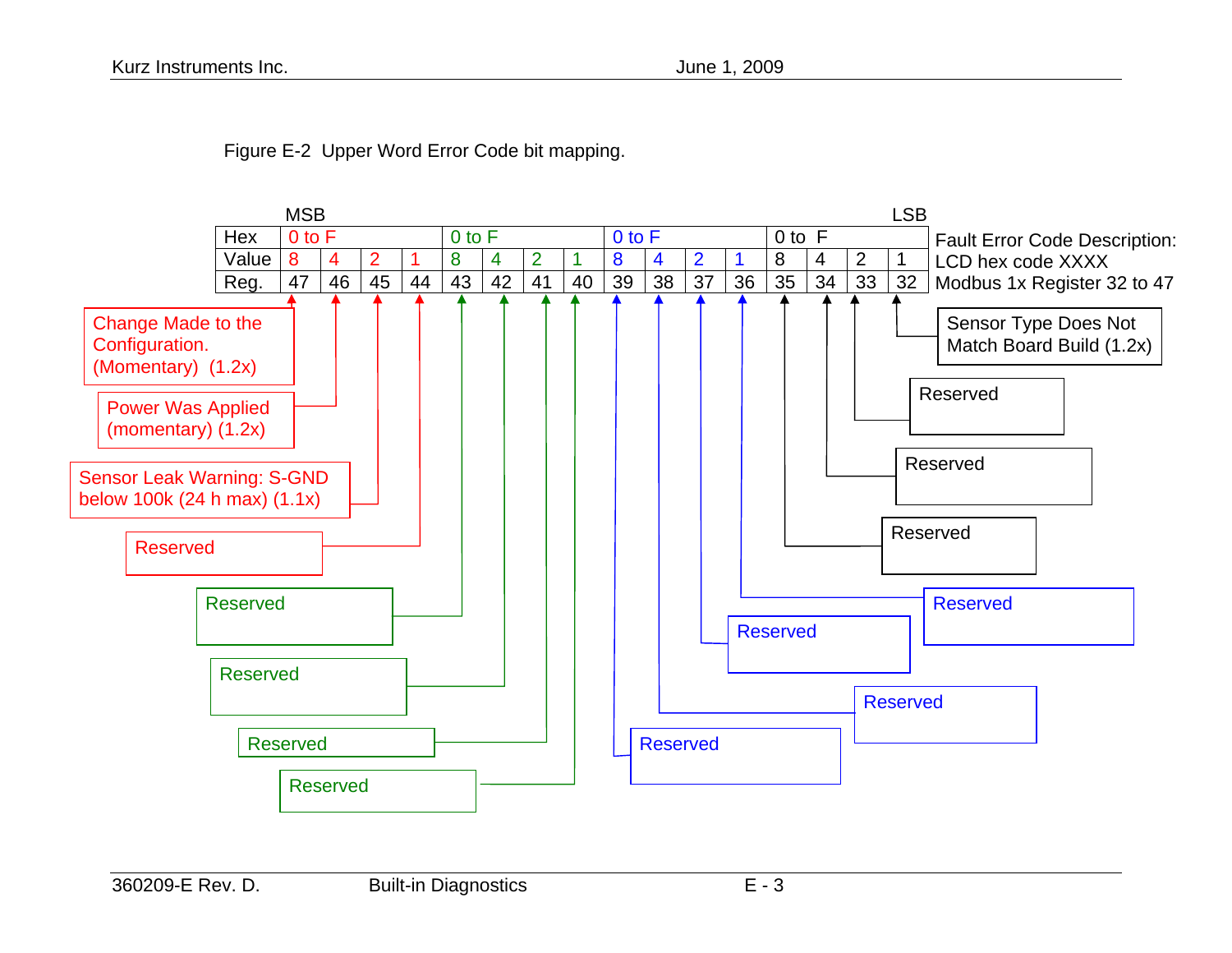Table E-1. MFT B-Series Diagnostic Error limits

| Parameter                                                                                         | Low Limit                      | <b>High Limit</b>                        | <b>Comments</b>                                                                                           |
|---------------------------------------------------------------------------------------------------|--------------------------------|------------------------------------------|-----------------------------------------------------------------------------------------------------------|
| Vps                                                                                               | 0.150V                         | 17.6 V                                   | Sensor drive voltage. (used for<br>code 4xxx)                                                             |
| VII                                                                                               | 0.009V                         | 2.30V                                    | Sensor wire voltage (used for<br>code 4xxx)                                                               |
| Viph                                                                                              | $0.004$ V                      | 0.765V                                   | Sensor current sense voltage<br>(used for code 4xxx)                                                      |
| Vrtch                                                                                             | 0.4136 V                       | 2.55V                                    | Rtc high side voltage (used for<br>code 4xxx)                                                             |
| Vrtcl                                                                                             | 0.310                          | 2.55V                                    | Rtc low side voltage (used for<br>code 4xxx)                                                              |
| Rp, velocity<br>sensor<br>9/27<br>F <sub>D</sub> <sub>2</sub>                                     | Ohms<br>5.0<br>5.0             | Ohms<br>30.0<br>30.0<br>(32.0)           | Rp sensor resistance,<br>sensor and temperature<br>dependent.<br>600 °C mode, 1.1x or higher<br>firmware. |
| 9/300 FD<br>9/100 MD<br>20/20 CD                                                                  | 5.0<br>10.0                    | 30.0<br>60.0                             |                                                                                                           |
| Rtc, process<br>temperature sensor<br>9/27<br>FD <sub>2</sub><br>9/300 FD<br>9/100 MD<br>20/20 CD | Ohms<br>14.0<br>150<br>50<br>9 | Ohms<br>100.0<br>1000.0<br>350.0<br>50.0 | Rtc sensor resistance,<br>Sensor and temperature<br>dependent                                             |
| <b>Rwire</b>                                                                                      | 0.020<br>Ohms                  | 5.00 Ohms                                | Sensor wire loop resistance<br>(total)                                                                    |
| <b>Rleak</b>                                                                                      | 100 kOhms<br>20 kOhms          |                                          | Sensor/wire leakage to ground<br>for first 24 h in 600 °C mode                                            |
| Rtc/Rp ratio                                                                                      | $-10%$                         | $+10%$                                   | Sensor Rtc/Rp ratio. Used to<br>know the sensor type<br>"Sensor Type Does Not Match"                      |

|              | Table E-2. Fault Error Code Meaning. (leading zeros are not shown in |  |
|--------------|----------------------------------------------------------------------|--|
| error codes) |                                                                      |  |

| Message/code             | Meaning                                              |
|--------------------------|------------------------------------------------------|
| Rp resistance above high | Velocity sensor resistance is above the normal range |
| limit                    | for the sensor type configured.                      |
|                          | This accounts for sensor core temperature up         |
| Code: xxxxxxx1           | to ~650 °C before setting the error. ~720 °C         |
|                          | in 600 °C mode.                                      |
|                          | Open circuit on the sensor wiring                    |
|                          | Defective sensor or SC electronics board             |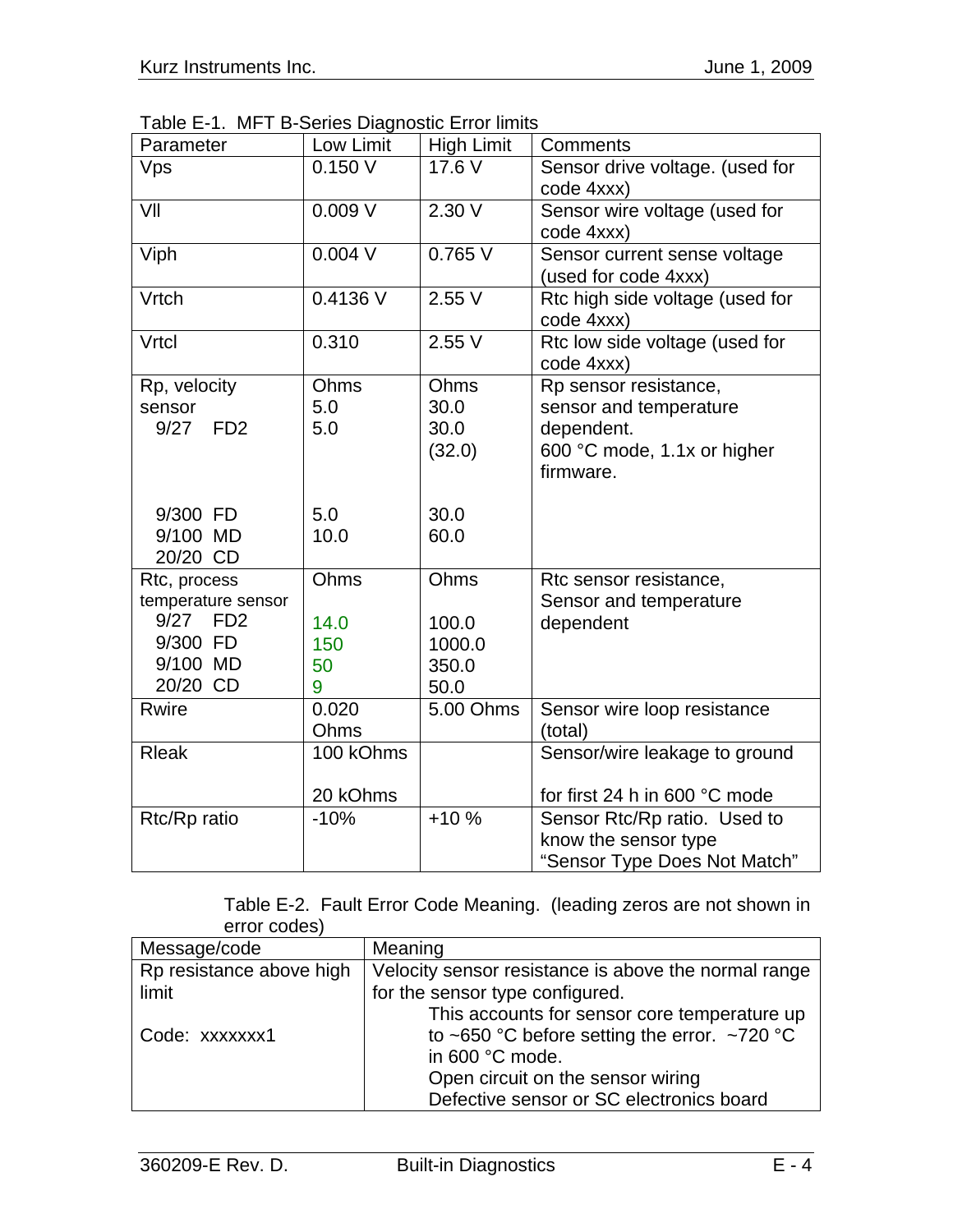<span id="page-4-0"></span>

| Rp resistance below low    | Velocity sensor resistance is below the normal range      |
|----------------------------|-----------------------------------------------------------|
| limit                      | for the sensor type configured.                           |
|                            | This accounts for sensor down to -112 °C                  |
| Code: xxxxxxx2             | before setting the error.                                 |
|                            | Short in the sensor wiring                                |
|                            | Defective sensor or SC electronics board                  |
| Rtc resistance above high  | The process temperature sensor resistance is above        |
| limit                      | the normal range for the sensor type configured.          |
|                            | This accounts for sensors up to 650 $\degree$ C for the   |
| Code: xxxxxxx4             | metal sensors, FD, FD2 and MD and 460 °C                  |
|                            | on the CD sensor                                          |
|                            | Open circuit on the sensor wiring.                        |
|                            | Defective sensor or SC electronics board                  |
|                            | When this limit is reached, the meter will turn the       |
|                            | drive off until it cools. This can cause the sensor to    |
|                            | regulate at this temperature and set multiple errors in   |
|                            | the log as it goes below and above the limit.             |
| Rtc resistance below low   | The process temperature sensor resistance is below        |
| limit                      | the normal range for the sensor type configured.          |
|                            | This accounts for sensor down to -120 °C in               |
| Code: xxxxxxx8             | normal operation before setting an error                  |
|                            | Short circuit on the sensor wiring.                       |
|                            | Defective sensor or SC electronics board.                 |
| Wire loop resistance       | The sensor wire resistance from the sensor it its         |
| above high limit           | electronics board is too high, $> 5.0$ ohms. Loop         |
|                            | resistance is from the electronics out to a sensor and    |
| Code: xxxxxx1x             | back.                                                     |
|                            | Wire is too long for the gage being used                  |
|                            | Loose wire joint connection (but not too loose,           |
|                            | see code 20)                                              |
|                            | Defective sensor or SC electronics board                  |
| Sensor Rps lead open       | The sensor wire Rps is open circuit or not                |
| circuit                    | connected.                                                |
|                            | Open circuit on the Rps wire, pin 1 of TB1.               |
| Code: xxxxxx2x             | Open on the Rp lead will also set this, Pin 3,<br>TB1     |
|                            | Defective Sensor or SC electronics board                  |
| <b>High Sensor or wire</b> | The sensor or wiring is showing too much leakage          |
| leakage                    | current to ground. The trip point of this error is the    |
|                            | equivalent of 100 kOhms leakage resistance <sup>1</sup> . |
| Code: xxxxxx4x             | Wet or contaminated wiring or a junction box              |
|                            | Water in the backend of a sensor                          |
|                            | Corroded front sided to a sensor                          |
|                            |                                                           |

<sup>&</sup>lt;sup>1</sup> Firmware version newer than 1.09 have a factory configuration option to allow operation up to 600 °C for the FD2 Sensor and the error code may be preceded by the warning code 2xxxxxxx.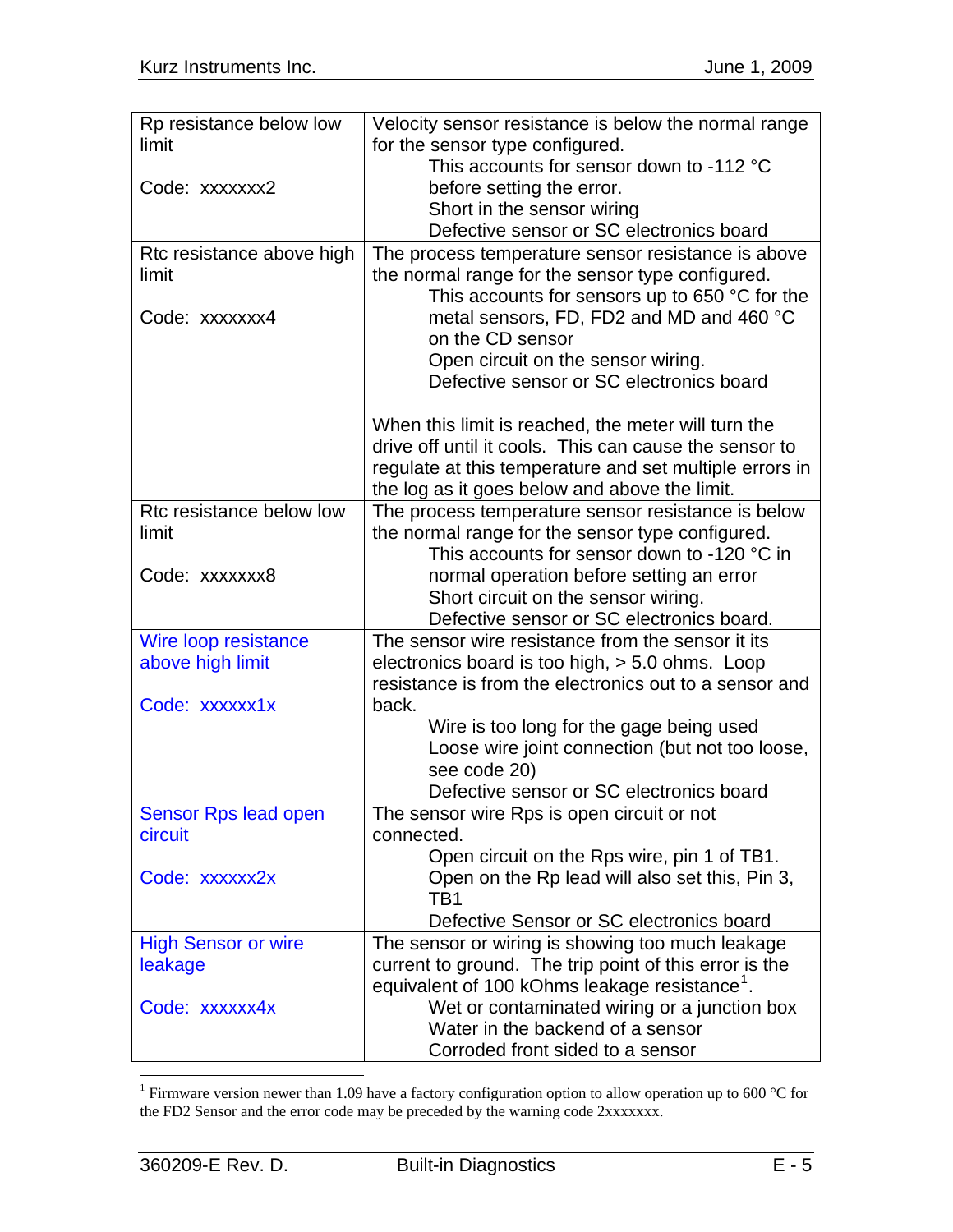|                               | Sensor above temperature limit                                             |
|-------------------------------|----------------------------------------------------------------------------|
|                               | Defected SC electronics board                                              |
|                               | At normal temperatures, three 10 minute                                    |
|                               | leakage updates are required before the error                              |
|                               | is set.                                                                    |
| <b>Flow Rate Above Design</b> | Under high heat flow conditions (very high flow                            |
| Limits                        | rates), the demand to heat the sensor may exceed                           |
| $(1.2x$ firmware)             | the drive limits of the SC electronics board.                              |
|                               | The reported flow readings at this point will be                           |
| Code xxxxxx8x                 | compressed and lower than the true flow                                    |
|                               | readings.                                                                  |
| <b>Meter Kick-Out High</b>    | If the flow rate or temperature is above the high kick-                    |
|                               | out limit in the meter, it will set this error code.                       |
| Code: xxxxx1xx                | This is a normal alarm if the flow rate or                                 |
|                               |                                                                            |
|                               | temperature is above the kick-out set point                                |
|                               | which is user programmable.<br>Condensate on the velocity sensor can cause |
|                               | high heat flow and will set this also.                                     |
|                               |                                                                            |
|                               | A change in gas composition to high heat flow                              |
|                               | gases like H2 can cause this alarm.                                        |
| <b>Meter Kick-Out Low</b>     | If the flow rate or temperature is below the low kick-                     |
|                               | out limit in the meter, it will set this error code.                       |
| Code: xxxxx2xx                | This is a normal alarm if the flow rate or                                 |
|                               | temperature is below the kick-out set point                                |
|                               | which is user programmable.                                                |
|                               | Drop in process pressure at very low flow                                  |
|                               | rates can cause a loss in heat flow and will set                           |
|                               | this alarm.                                                                |
|                               | A change in gas composition to low heat flow                               |
|                               | gases like Ar can cause this alarm, or from                                |
|                               | CH4 to Air.                                                                |
| ADC failed to convert         | The circuits on the SC board which measures the                            |
| measurement                   | input signals are not working properly.                                    |
|                               | The SC board is defected and needs to be                                   |
| Code: xxxxx4xx                | replaced.                                                                  |
| <b>Sensor Control Drive</b>   | The sensor drive voltage to heat the velocity sensor                       |
| stopped responding            | is not matching the set point.                                             |
|                               | Short or miss-wring of the sensor.                                         |
| Code: xxxxx8xx                | The SC board is defective and needs                                        |
|                               | replacement.                                                               |
|                               |                                                                            |
| <b>Sensor Over voltage</b>    | The sensor drive voltage was not matching the set                          |
| crowbar engaged               | point and would not fall to low drive on command.                          |
|                               | The crowbar SCR was engaged to clamp the sensor                            |
| Code: xxxx1xxx                | drive voltage to zero.                                                     |
|                               | Sensor field wiring short to a DC power supply                             |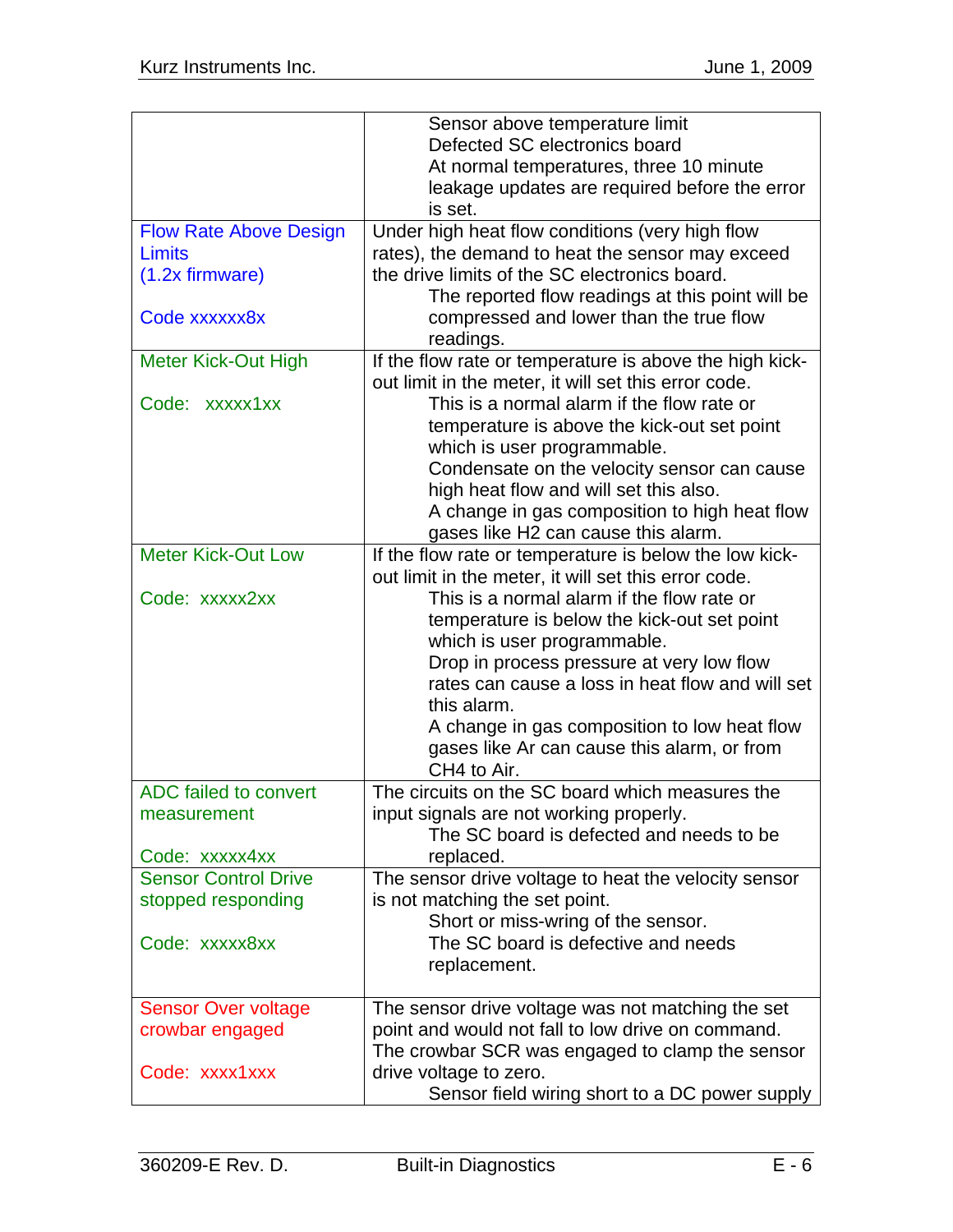|                             | $(4-20 \text{ mA})$ or 24 V supply                      |
|-----------------------------|---------------------------------------------------------|
|                             | Defective SC board which needs                          |
|                             | replacement.                                            |
| Sensor type does not        | The sensor resistance ratio, Rtc/Rp exceeds 10% of      |
| match configuration         | the normal value for the sensor the meter was           |
|                             | configured for.                                         |
| Code: xxxx2xxx              | Wrong sensor is connected to the electronics.           |
|                             | Double check the SN matching                            |
|                             | Upset to the process temperature causing the            |
|                             | two sensors (Rp and Rtc) to not match in                |
|                             | temperatures                                            |
|                             | Defective sensor or SC board.                           |
| <b>Abnormal Sensor node</b> | This fault is often a redundant error to the above      |
| voltages                    | entries on sensor and wiring faults. It is looking at   |
|                             | the sensor wire voltages only, not just the resistance  |
| Code: xxxx4xxx              | values.                                                 |
|                             | Miss-wired sensor. Short or Open circuit.               |
|                             | Defective sensor or SC board.                           |
|                             |                                                         |
| Unable to write config.     | The sensor and meter configuration data can not be      |
| <b>File to EEPROM</b>       | verified after a memory write.                          |
|                             | Defective sensor control (SC) board                     |
| Code: xxxx8xxx              | Any EEPROM read/write fault may set this.               |
| Sensor Type Does Not        | The version of the SC board hardware is not             |
| <b>Match Board Build.</b>   | compatible with the connected sensor type.              |
| $(1.2x$ firmware)           | Board mix-up in production or field service             |
|                             | Sensor failure, Board Failure                           |
| Code: xxx1xxxx              |                                                         |
| Code: xxx2xxxx              | Reserved                                                |
| Code: xxx4xxxx              | Reserved                                                |
| Code xxx8xxxx               | Reserved                                                |
| Code xx1xxxxx               | Reserved                                                |
| Code<br>xx2xxxxx            | Reserved                                                |
| Code<br>xx4xxxxx            | Reserved                                                |
| Code xx8xxxxx               | Reserved                                                |
| Code x1xxxxxx               | Reserved                                                |
| Code x2xxxxxx               | Reserved                                                |
| Code x4xxxxxx               | Reserved                                                |
| Code x8xxxxxx               | Reserved                                                |
| Code 1xxxxxxx               | Reserved                                                |
| Code 2xxxxxxx               | The sensor is in a process above 100 $\degree$ C and is |
| $(1.1x$ firmware)           | leaking current. It has 24 hours to recover to a        |
|                             | leakage resistance above 100 k ohms before the          |
|                             | warning is converted to an error. Note that if the      |
|                             | leakage resistance is below 20 k or the process         |
|                             | temperature is below 100 °C, it will automatically      |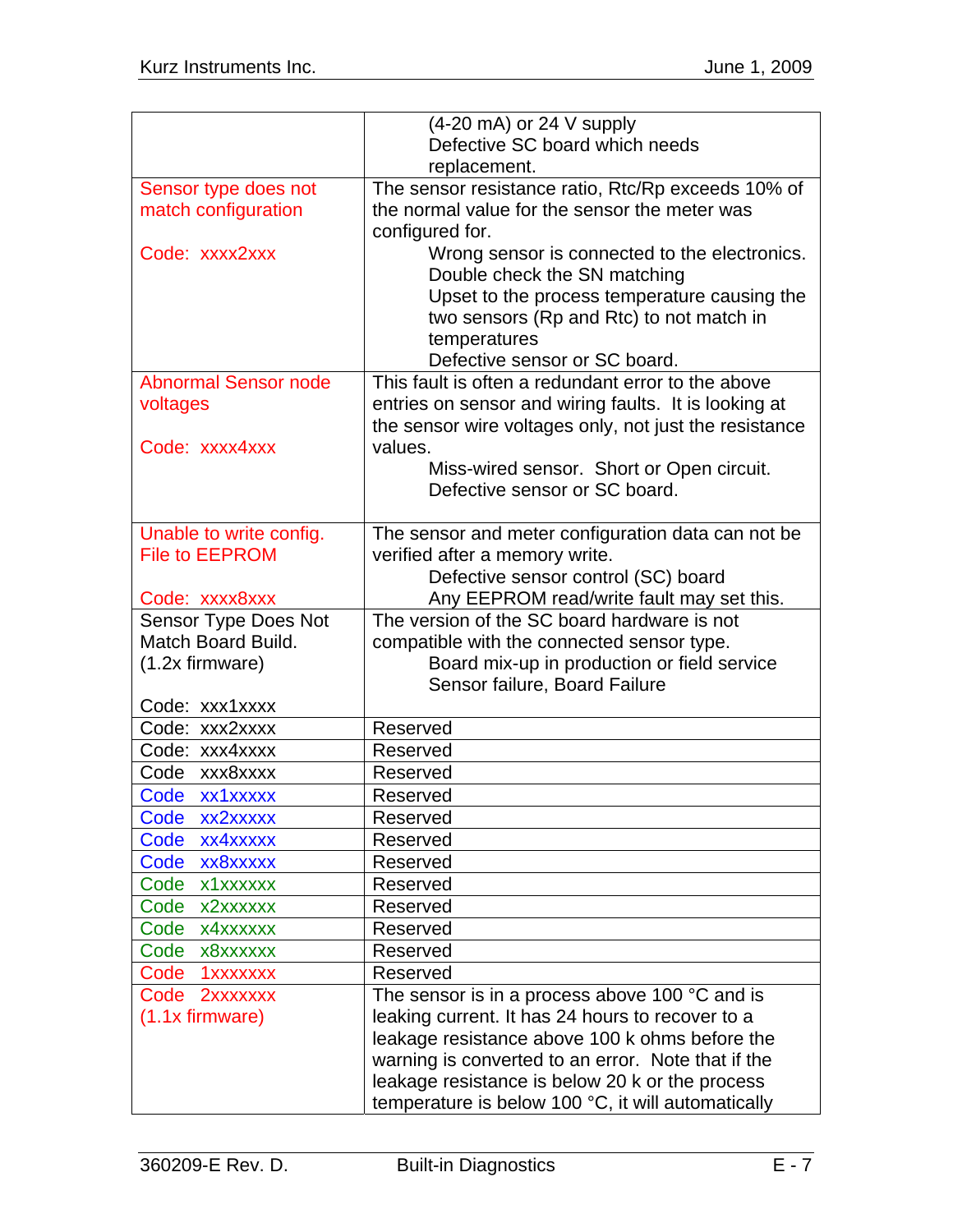<span id="page-7-0"></span>

|                             | convert to an error without delay. <sup>2</sup>                                                                                                                                                                                                                                                                                                                                                                                                                 |
|-----------------------------|-----------------------------------------------------------------------------------------------------------------------------------------------------------------------------------------------------------------------------------------------------------------------------------------------------------------------------------------------------------------------------------------------------------------------------------------------------------------|
|                             | During the warning the meter will continue to output<br>readings, but upon converting to an error the NE-43<br>alarms will be set and the meter will no longer output<br>readings. This is designed to allow the sensor to<br>operate while drying out its MI cable.<br>Wet or contaminated wiring or a junction box<br>Water in the backend of a sensor<br>Corroded front sided to a sensor<br>Sensor above temperature limit<br>Defected SC electronics board |
| Power On or power Cycle     | This is a momentary code which occurs every time                                                                                                                                                                                                                                                                                                                                                                                                                |
| $(1.2x$ firmware)           | the unit boots up or there is a power cycle. It is                                                                                                                                                                                                                                                                                                                                                                                                              |
|                             | logged in the event logs for diagnostics purposes.                                                                                                                                                                                                                                                                                                                                                                                                              |
|                             |                                                                                                                                                                                                                                                                                                                                                                                                                                                                 |
| Code: 4xxxxxxx              |                                                                                                                                                                                                                                                                                                                                                                                                                                                                 |
| <b>Configuration Change</b> | This is a momentary code which is logged in the                                                                                                                                                                                                                                                                                                                                                                                                                 |
| $(1.2x$ firmware)           | event log any time the meter programming or                                                                                                                                                                                                                                                                                                                                                                                                                     |
|                             | configuration has been changed. This is for                                                                                                                                                                                                                                                                                                                                                                                                                     |
| Code: 8xxxxxxx              | diagnostics purposes. If other errors or meter                                                                                                                                                                                                                                                                                                                                                                                                                  |
|                             | trouble started after a configuration change, this will                                                                                                                                                                                                                                                                                                                                                                                                         |
|                             | support identifying this issue.                                                                                                                                                                                                                                                                                                                                                                                                                                 |
|                             |                                                                                                                                                                                                                                                                                                                                                                                                                                                                 |
|                             | The type of change is not recorded, only that a<br>change was made and the meter's run time for the<br>change.                                                                                                                                                                                                                                                                                                                                                  |

Example error codes:

|             | Fault Err Event |
|-------------|-----------------|
| Code: $200$ |                 |

This means starting with the right or LSB, we have a hex code of 0x0200, the leading zero is not shown. There is a single error or bit set, "Meter Kick-out low". This means the flow reading was too low or below the lower limit of the Kick-out low which is a user defined flow or velocity point set in Program Mode.

When multiple errors are detected at the same time, the codes get more complicated. For example if you disconnect the sensor wires after the meter has booted up you will read:

<sup>&</sup>lt;sup>2</sup> Firmware version newer than 1.09 have a factory configuration option to allow operation up to 600 °C for the FD2 Sensor and the warning code may be followed by the error xxxxxx4x.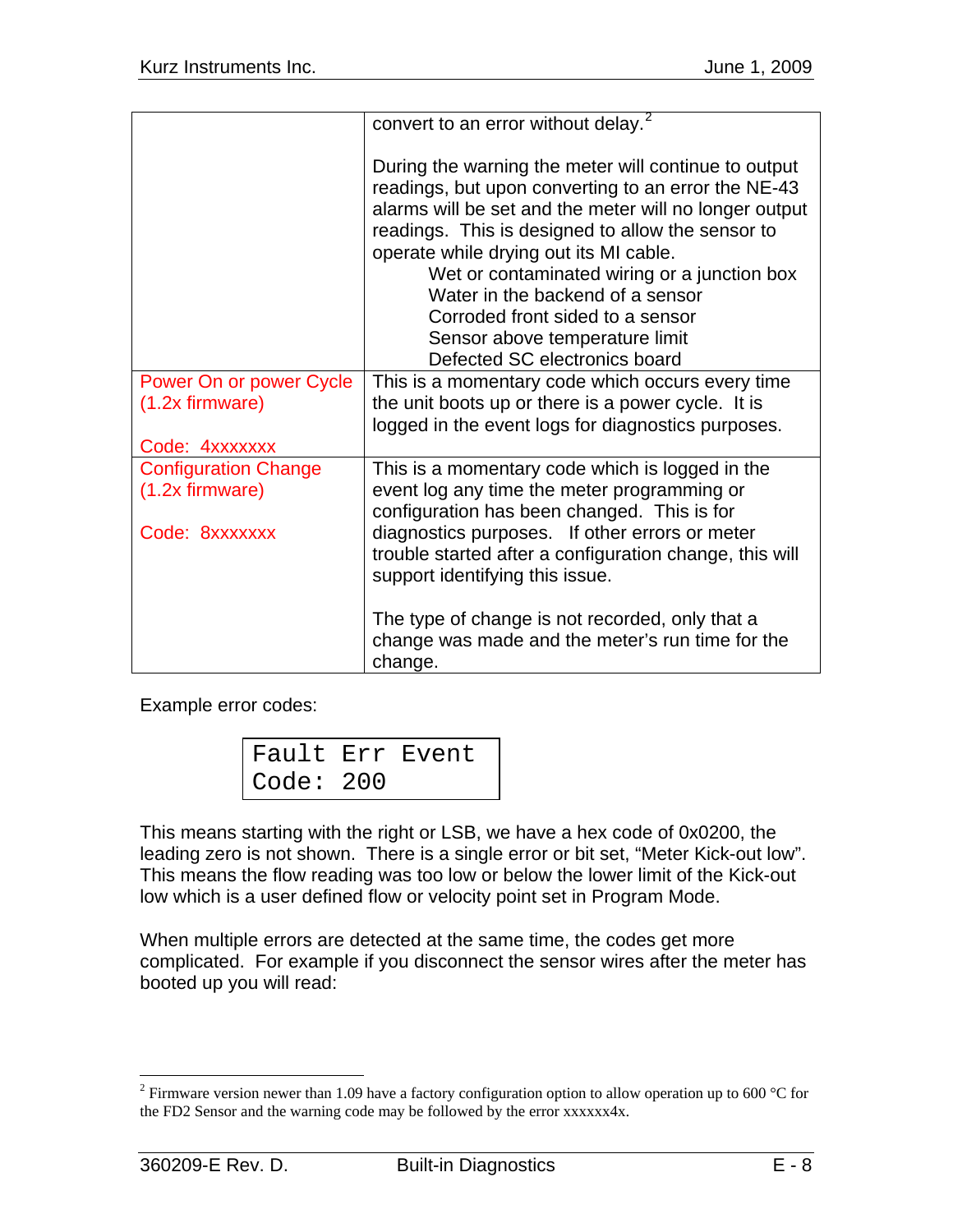| Fault Err Event |  |
|-----------------|--|
| Code: $4025$    |  |

This can be decoded using the following bit logic (from big table shown previously)

Table E-3 Decoding Error Codes, Two examples shown 4025 and 0200.

| Digit value | 8  | 4    | 2  |    | 8    | 4  | 2  |    | 8  | 4         | 2  |    | 8  |      | 2  |    |
|-------------|----|------|----|----|------|----|----|----|----|-----------|----|----|----|------|----|----|
| Modbus      |    |      |    |    |      |    |    |    |    |           |    |    |    |      |    |    |
| Register #  | 31 | 30   | 29 | 28 | 27   | 26 | 25 | 24 | 23 | 22        | 21 | 20 | 19 | 18   | 17 | 16 |
|             |    |      |    |    |      |    |    |    |    |           |    |    |    |      |    |    |
| Error code  |    | 4    |    |    |      | 0  |    |    |    | 2         |    |    |    | 5    |    |    |
| Set Error   |    |      |    |    |      |    |    |    |    |           |    |    |    |      |    |    |
| Register#   |    |      | 30 |    | none |    | 21 |    |    | 18 and 16 |    |    |    |      |    |    |
|             |    |      |    |    |      |    |    |    |    |           |    |    |    |      |    |    |
| Error code  |    | 0    |    |    | 2    |    | 0  |    |    |           | 0  |    |    |      |    |    |
| Set Error   |    |      |    |    |      |    |    |    |    |           |    |    |    |      |    |    |
| Register #  |    | none |    |    |      | 25 |    |    |    | none      |    |    |    | none |    |    |

Error code 0x4025. The upper 4 means Abnormal Sensor Node Voltage (register 30), the zero means no errors in the registers 27 to 24, the 2 means the velocity sensor wire resistance sense lead (Rps) is open circuit (register 21 set), the 5 means the hex 4 and hex 1 are both set or Rtc resistance too high (register 18 set) and Rp resistance too high (register 16 set). So instead of multiple errors being reported as separate codes, all known errors are reported in the code at the same time. In this example the sensor control board is telling you there is no sensor connected since the voltages are abnormal, Rps lead is open circuit, Rp and Rtc are reading high impedance. The error register numbers are for the 1xxxx Modbus registers.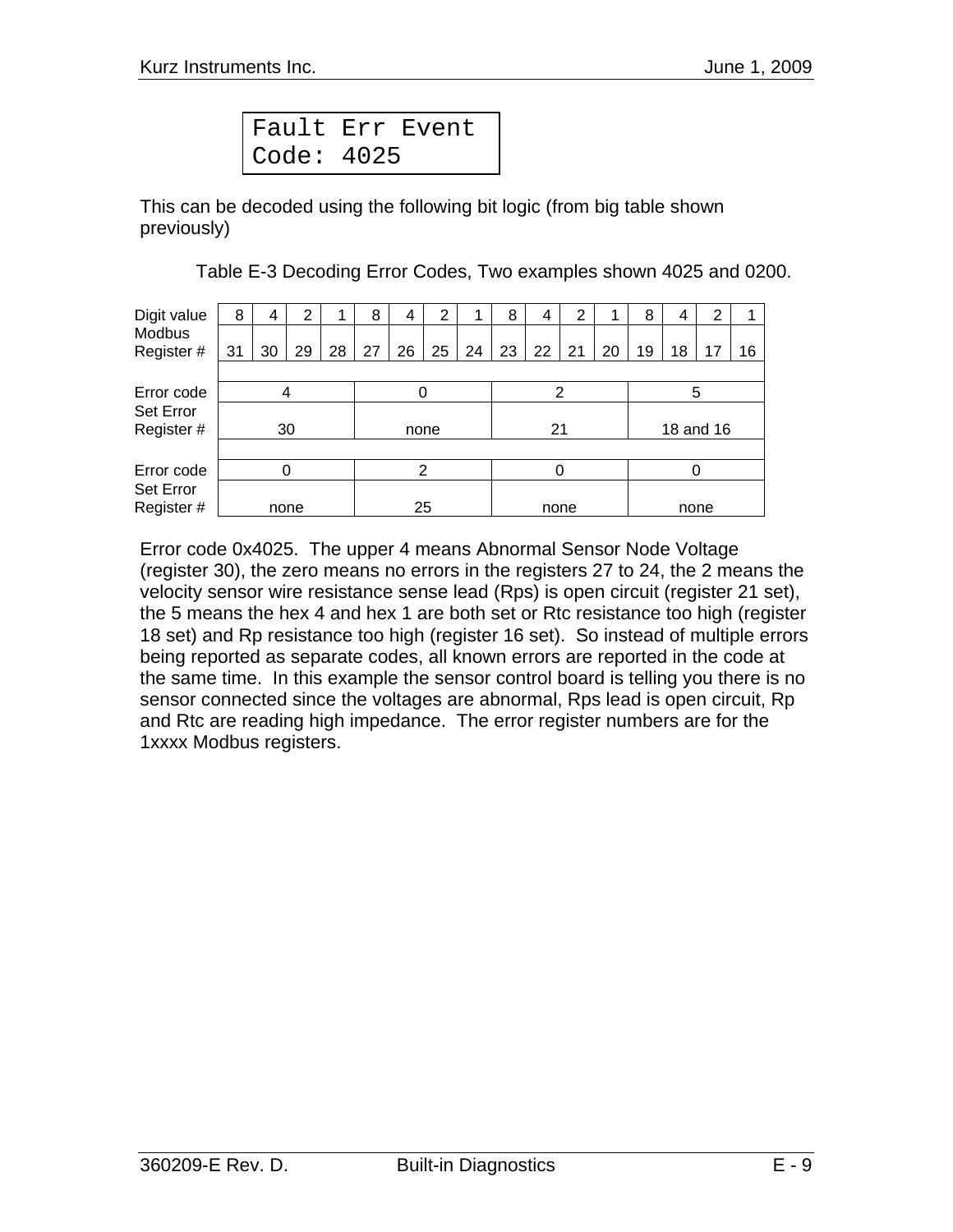| <b>Fault Code</b>                  | Fault                                  |
|------------------------------------|----------------------------------------|
| 0000                               | <b>None</b>                            |
| 20                                 | Rps open circuit                       |
| 4000                               | Rp short to GND                        |
| 4000                               | <b>Rtcl short to GND</b>               |
| 4004                               | Rtcl open circuit                      |
| 4004                               | Rtch open circuit                      |
| 4008                               | Rtch short to GND                      |
| 401a                               | Rpl open circuit                       |
| 4021                               | Rp open circuit                        |
| Shuts down, reboot attempt every 1 | 24 V short to Rps. AC supply goes into |
| second.                            | current limit.                         |
| Shuts down, reboot attempt every 1 | 24 V short to Rpl. AC supply goes into |
| second                             | current limit.                         |
| Shuts down, reboot attempt every 1 | 24 V short to Rp. AC supply goes into  |
| second                             | current limit.                         |
| Shuts down, reboot attempt every 1 | 24 V short to Rtcl permanent fault.    |
| second                             | Abnormal sensor node voltages. SC      |
|                                    | board must be serviced.                |
| Shuts down, reboot attempt every 1 | 24 V short to Rtch, permanent fault.   |
| second                             | Abnormal sensor node voltages. SC      |
|                                    | board must be serviced.                |

Table E-4. Some single wire fault error codes and results. AC powered version of 454FTB.

# **Error Code and 24 hour Min/Max log.**

To facilitate intermittent errors and troubleshooting, the flow meter records its most recent 200 error codes and corresponding elapsed run-time. Associated with this is a 24 h min/max record for the top or bottom 20 extremes of velocity, flow rate, process temperature, electronics temperature and the run time that these occurred.

The internal logs are accessed in two ways.

- In *Program Mode* under the Diagnostic menu you can transfer the data via terminal emulator like HyperTerminal through the USB interface to a PC.
- Using KzComm you can extract that data via Modbus on the RS-485 multipoint network interface or via the USB interface.

# **Accessing the logs using Tera Term**

You load Tera Term from the Start menu and connect at 9600 baud to the COM port # the Kurz USB driver has enumerated on. You will see the meter scrolling through meter 1 and meter 2 data. If you want to capture this data it is best to save it as a .csv file so it can be imported to Excel easily.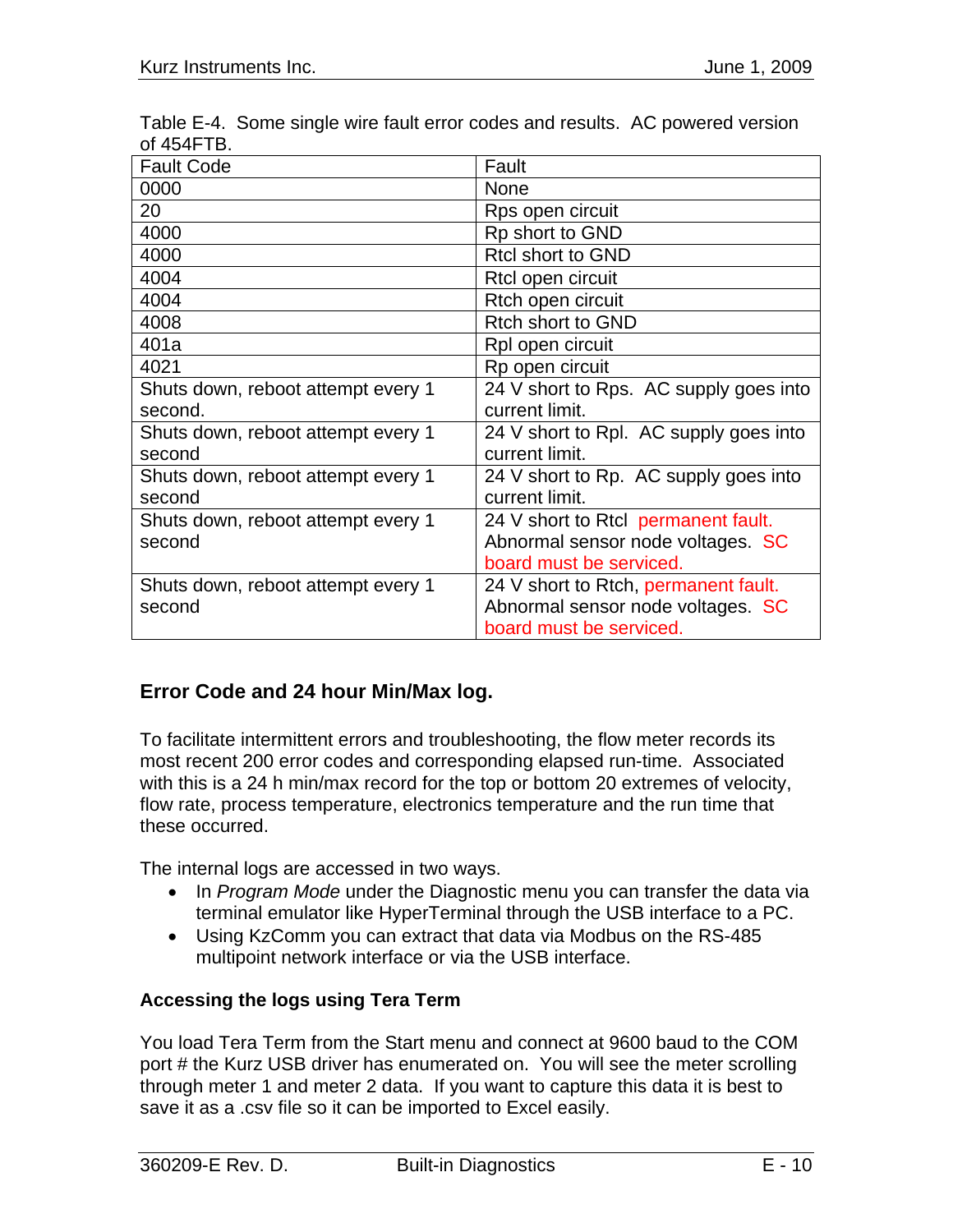To extract the data we do the following: Press **P** to enter *Program Mode* using the "654321" tech code followed by "enter". Then using the **v** or down key advanced to the menu:

| PRESS E TO SEE  |  |  |
|-----------------|--|--|
| DIAGNOSTIC DATA |  |  |

Press "enter" and the next menu will be:

| SELECT ITEM     |  | $\mathcal{N}^{\wedge}$ |
|-----------------|--|------------------------|
| DIAGNOSTIC DATA |  |                        |

Now press **v** to advance to the menu:

| SELECT ITEM       |  |
|-------------------|--|
| IFAULT EVENT DATA |  |

Now press "enter" for the next menu:

| SELECT ITEM $\gamma$ |  |  |
|----------------------|--|--|
| SEE FAULT ERROR      |  |  |

Next press **v** key to see:

| SELECT ITEM      |  | $\mathcal{N}^{\mathcal{A}}$ |
|------------------|--|-----------------------------|
| DOWNLOAD RECORDS |  |                             |

Pressing "enter" will send all the logged errors and the 24 hour min/max events to the terminal program as shown in the following example, including the above menu sequence.

Example data captured using a Tera Term session from the moment the **P** key was pressed until the data was extracted looks like the following.

ENTER ACCESS CODE: ENTER ACCESS CODE: \* ENTER ACCESS CODE: \*\* ENTER ACCESS CODE: \*\*\* ENTER ACCESS CODE: \*\*\*\* ENTER ACCESS CODE: \*\*\*\*\* ENTER ACCESS CODE: \*\*\*\*\*\*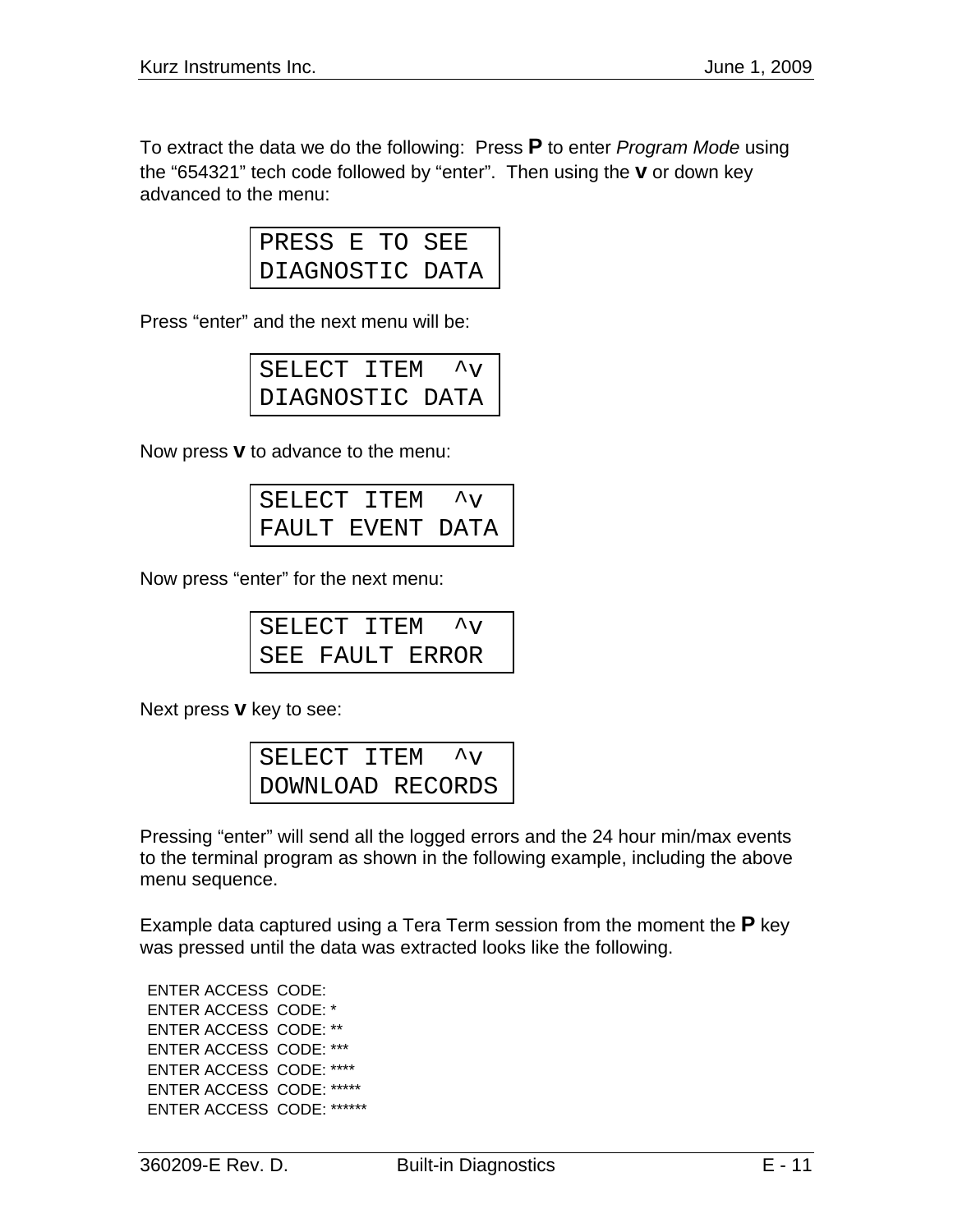```
PRESS E TO SET SYSTEM OF UNITS 
PRESS E TO LOAD DATA FROM EEPROM 
PRESS E TO SEE DIAGNOSTIC DATA 
SELECT ITEM ^v DIAGNOSTIC DATA
SELECT ITEM ^v DIAGNOSTIC DATA
SELECT ITEM v DIAGNOSTIC DATA
SELECT ITEM ^v FAULT EVENT DATA
SELECT ITEM ^v SEE FAULT ERROR 
SELECT ITEM ^v DOWNLOAD RECORDS
```
Sensor Serial Number:FD20293A Board Serial Number:A77437 Current Runtime:574290 Seconds

### FAULT EVENTS

| Error Code |
|------------|
| 100        |
| 100        |
| 100        |
| 100        |
| 100        |
| 100        |
| 200        |
| 4000       |
|            |

## MINIMUM FLOWRATE

|         |          | Process |             |
|---------|----------|---------|-------------|
| Runtime | Flowrate | Temp.   | Elec. Temp. |
| 89998   | 3791.951 | 72.19   | 83.44       |
| 89998   | 2788.527 | 75.56   | 83.68       |
| 24898   | 2.9754   | 89.44   | 76.93       |
| 256884  | 1.4078   | 84.05   | 74.81       |
| 283203  | 0        | 96.83   | 83.83       |
| 379901  | ი        | 81.73   | 74.97       |
| 500403  |          | 82.76   | 79.21       |

# MAXIMUM FLOWRATE

|         |          | Process |             |
|---------|----------|---------|-------------|
| Runtime | Flowrate | Temp.   | Elec. Temp. |
| 89998   | 4049.797 | 72.17   | 83.44       |
| 89998   | 2099.125 | 75.48   | 83.68       |
| 23098   | 15209.69 | 68.63   | 77.28       |
| 96416   | 44.6009  | 103.74  | 77.75       |
| 181158  | 25.2368  | 99.26   | 76.31       |
| 282606  | 10772.09 | 36.11   | 83.1        |
| 379304  | 10005.13 | 71.2    | 76.62       |
| 499806  | 15556.59 | 75.79   | 78.54       |

## MINIMUM PROCESS TEMPERATURE

| Runtime | Flowrate | Process | Elec. Temp. |
|---------|----------|---------|-------------|
|         |          |         |             |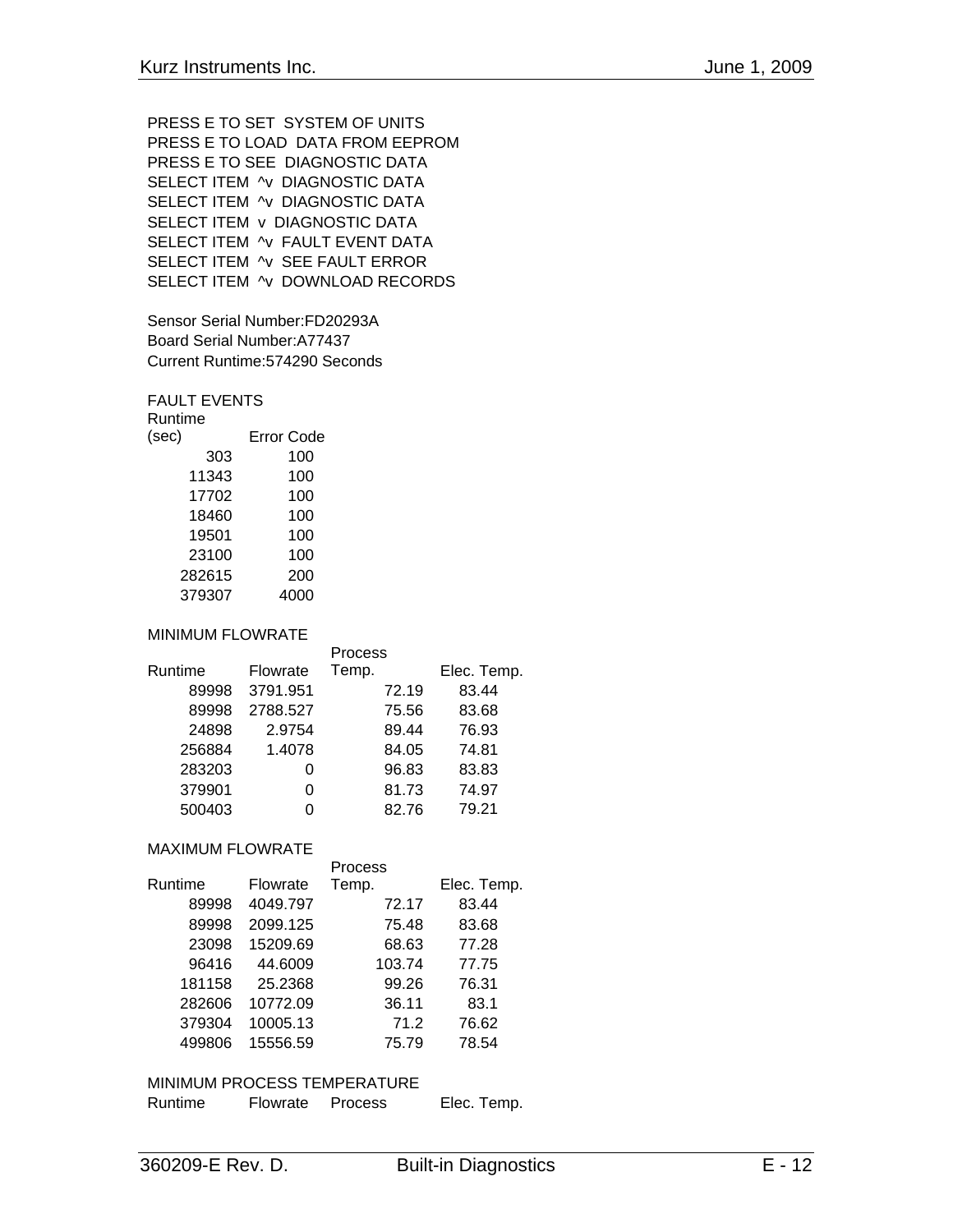|        |          | Temp. |       |
|--------|----------|-------|-------|
| 89998  | 4286.647 | 72.15 | 83.44 |
| 89998  | 1487.096 | 75.38 | 83.68 |
| 23696  | 283.2458 | 66.39 | 71.3  |
| 164931 | 4.3922   | 87.1  | 75.57 |
| 253879 | 1.8513   | 84.01 | 74.57 |
| 282606 | 10768.04 | 37.7  | 82.01 |
| 379304 | 5095.426 | 71.11 | 76.62 |
| 499807 | 13502.04 | 76    | 76.84 |

#### MAXIMUM PROCESS TEMPERATURE **Process**

|         |          | PIOCESS |             |
|---------|----------|---------|-------------|
| Runtime | Flowrate | Temp.   | Elec. Temp. |
| 84998   | 25.6216  | 96.58   | 76.43       |
| 96416   | 44.6009  | 103.74  | 77.75       |
| 181158  | 25.2368  | 99.26   | 76.31       |
| 283804  | 0        | 105.78  | 85.89       |
| 406345  | 0        | 84.11   | 86.43       |
| 502206  | O        | 85.72   | 85.37       |
| 89998   | 4437.403 | 72.14   | 83.44       |
| 89998   | 1092.001 | 75.22   | 83.68       |
|         |          |         |             |

## MINIMUM ELECTRONICS TEMPERATURE

|         |          | Process |             |
|---------|----------|---------|-------------|
| Runtime | Flowrate | Temp.   | Elec. Temp. |
| 23696   | 283.2458 | 66.39   | 71.3        |
| 167936  | 11.4915  | 93.33   | 73.54       |
| 252076  | 2.0109   | 84.88   | 74.38       |
| 282607  | 10526.49 | 41.38   | 81.11       |
| 379305  | 1646.715 | 71.21   | 74.48       |
| 499808  | 3799.746 | 76.18   | 75.44       |
| 89998   | 4575.884 | 72.13   | 83.44       |
| 89998   | 805.4492 | 74.99   | 83.68       |

## MAXIMUM ELECTRONICS TEMPERATURE

|         |          | Process |             |
|---------|----------|---------|-------------|
| Runtime | Flowrate | Temp.   | Elec. Temp. |
| 35716   | 5.1919   | 90.81   | 79.58       |
| 100023  | 5.0018   | 91.96   | 80.36       |
| 194380  | 5.0601   | 89.98   | 79.56       |
| 286809  | 0.5977   | 91.3    | 89.78       |
| 409951  | 0        | 82.95   | 86.67       |
| 506413  | ი        | 84.65   | 87.26       |
| 89998   | 4664.029 | 72.13   | 83.44       |
| 89999   | 604.6403 | 74.73   | 82.8        |
|         |          |         |             |

END OF RECORDS AT RUNTIME: 574296 SECONDS

All run times are saved in seconds. Plotting the fault events as an XY scatter plot in Excel we get, where the seconds have been converted to hours.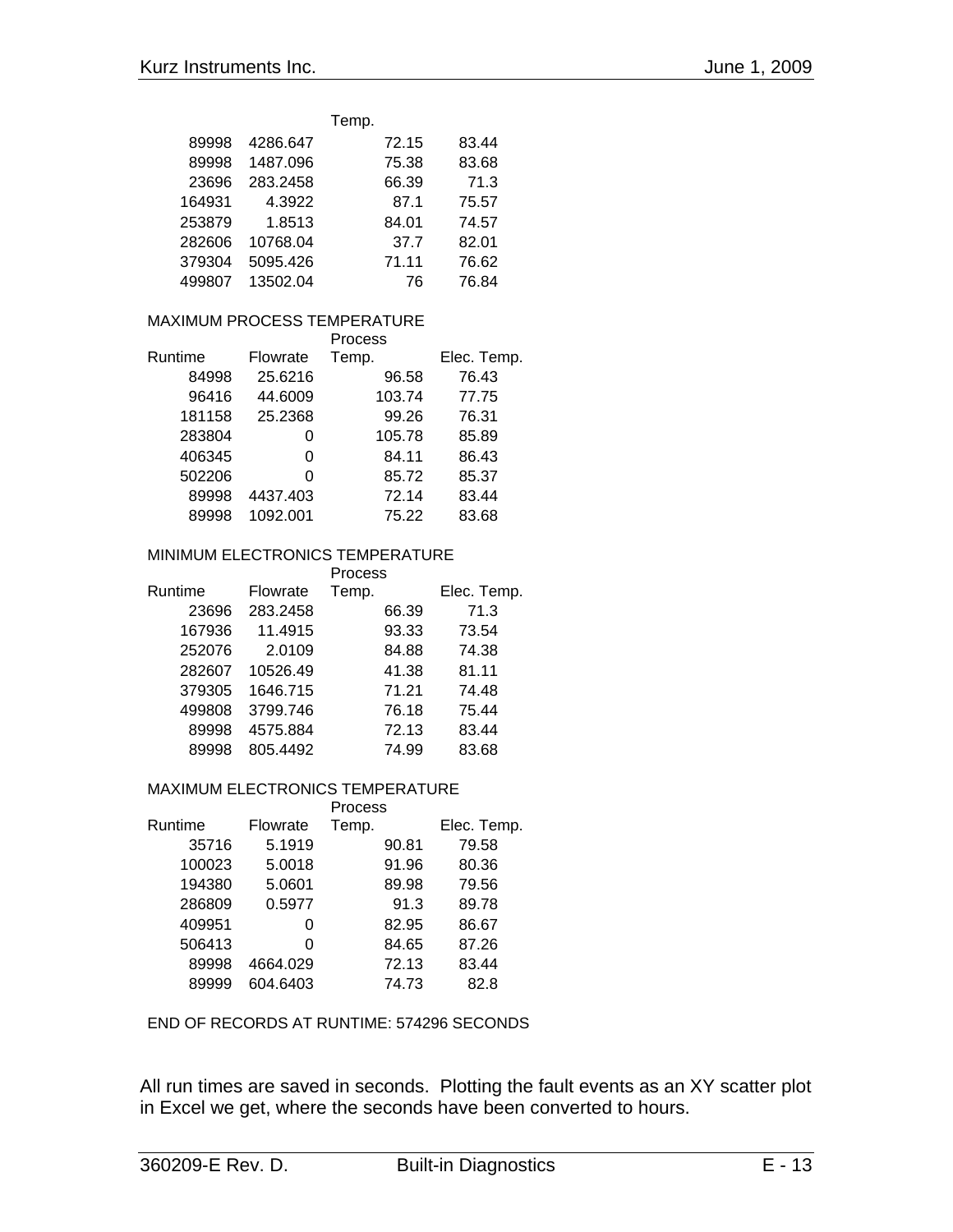**Fault Events**



Which show the time distribution of the errors (only the first two significant bytes of the error code show up in this plot). This can be correlated with know events for the process or maintenance which was performed etc. This type of plot is easy to do and makes it much easier to understand the significance of the error codes.

For the Min/Max events, we note that each record entry has 4 items, Flowrate, Process Temp, Electronics Temp and Runtime. These entries are made on a daily (24h of runtime) basis. There are 6 logged categories, Min/Max Flowrate, Min/Max Process Temp and Min/Max Electronics Temp. Each category has 20 records. During the first 20 days of operation it will be tossing out the default record values (those whose runtime is 0 seconds) from the list. The order of the records 1 to 20 is not sorted. The lowest low flow or the highest high flow can be located in any of the record locations of that category. Plotting the min/max data using the X-Y scatter plot can also be helpful when trying to correlate process events with meter faults.

# **Using KzComm to extract the error event and min-max logs.**

The error log and min-max log are saved as separate .csv files. As KzComm supports USB, Modbus serial and Modbus TCP/IP via a gateway, it is an integrated program to capture this diagnostic data. The format of these files is similar to what was shown above using the diagnostic menu and capturing data sent out the port but also includes the time in hours since the data transfer to a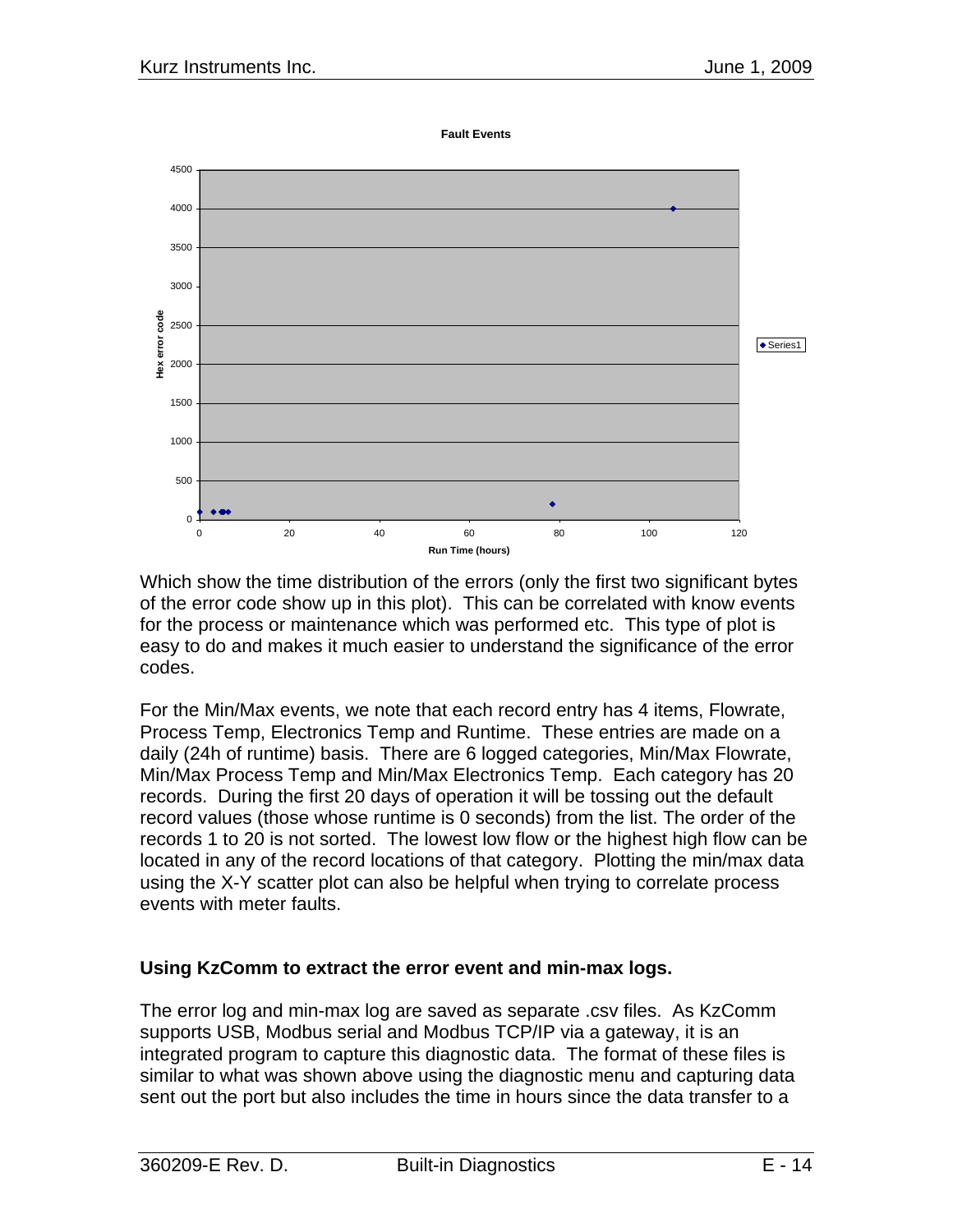PC, which is a relative time. See the KzComm manual for more on how this looks and works.

# **Volatile Trend Data memory.**

Volatile memory (SRAM) in the flow meter will record 56+ hours of history provided there is no interruption in the power to the meter. This is another tool to isolate and understand intermittent process and flow meter issues. This data is accessed using the USB interface and Tera Term as are the error events or it is access using KzComm and the USB or Modbus interface.

There are a total of 20,416 records, 10 seconds apart and each record is three numbers: Flow Rate, Temperature and Run-time. The memory is written as a first-in, first-out buffer or FIFO. Both the run time in seconds and the time in hours counting back from the memory download are shown in the spread sheet. This is an example of a header:

### TREND LOG

| DATE:<br>TIME:          |        | 11\14\2007<br>13:05 |          |             |
|-------------------------|--------|---------------------|----------|-------------|
| Sensor Serial Number:   |        | FD00000A            |          |             |
| Meter 1 ID:             |        | <b>FLOW RATE</b>    |          |             |
| <b>Current Runtime:</b> |        | 216994              |          |             |
| <b>NUMBER OF</b>        |        |                     |          |             |
| <b>RECORDS:</b>         |        | 1661                |          |             |
|                         |        | Time                |          |             |
|                         |        | From                |          |             |
|                         |        | Download            | Flowrate | Temperature |
| Runtime                 |        | (hrs)               | (SCFM)   | (DEGF)      |
|                         | 215535 | $-0.40528$          | 301.2267 | 82.89966    |
|                         | 215525 | $-0.40806$          | 309.7246 | 82.75954    |
|                         | 215515 | $-0.41083$          | 303.265  | 82.96161    |
|                         | 215505 | $-0.41361$          | 307.9795 | 83.51061    |
|                         | 215495 | $-0.41639$          | 307.9881 | 83.42668    |
|                         | 215485 | $-0.41917$          | 308.203  | 83.39914    |
|                         | 215475 | $-0.42194$          | 302.4459 | 83.4002     |
|                         | 215465 | $-0.42472$          | 314.0277 | 84.27499    |
|                         | 215455 | $-0.4275$           | 315.4738 | 84.42581    |
|                         | 215445 | $-0.43028$          | 316.9582 | 83.68893    |
|                         | 215434 | $-0.43333$          | 305.9884 | 83.32154    |
|                         | 215425 | $-0.43583$          | 317.662  | 83.74442    |
|                         | 215415 | $-0.43861$          | 309.0524 | 83.121      |

On a power cycle, all the data records are set to zero and the accumulation starts over. As this memory represents 245 kbytes of memory, it is too big and updated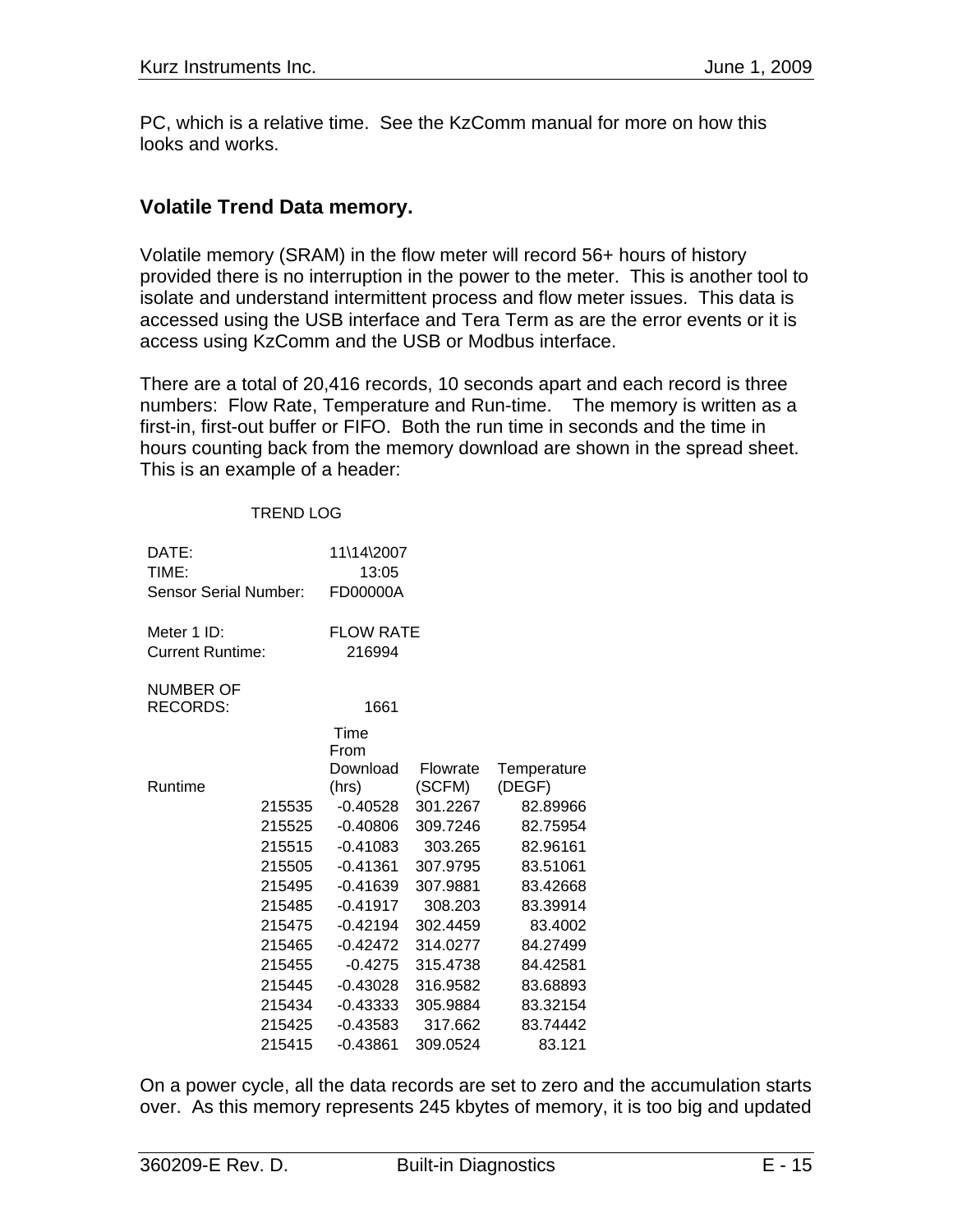too often to be stored in the EEPROM used for the meter configuration or error log.

The data transfer time using KzComm for a 56 hour trend log at 57,600 baud using Modbus serial can take about 4 minutes. Using the USB interface (lower baud rate) and the Xmodem protocol this is about 17 minutes.



Figure E-2. Example trend data from volatile memory.

# **Internal Diagnostic Measurement Menus.**

Advanced users and customers instructed by Kurz service personal can make use of the many analog parameters in the Diagnostic Data menus. Process or meter trouble may be more subtle than the yes/no errors from the error code so these "raw data" analog measurements are provided. These are broken down in the following categories.

- o Input voltages
	- Voltages measured by the ADC from which all other parameters are computed.
- o Sensor leakage
	- This is the common mode resistance from Rtch to Chassis ground. It is measured at boot up and every 10 minutes there after.
- o Electronics Temperature